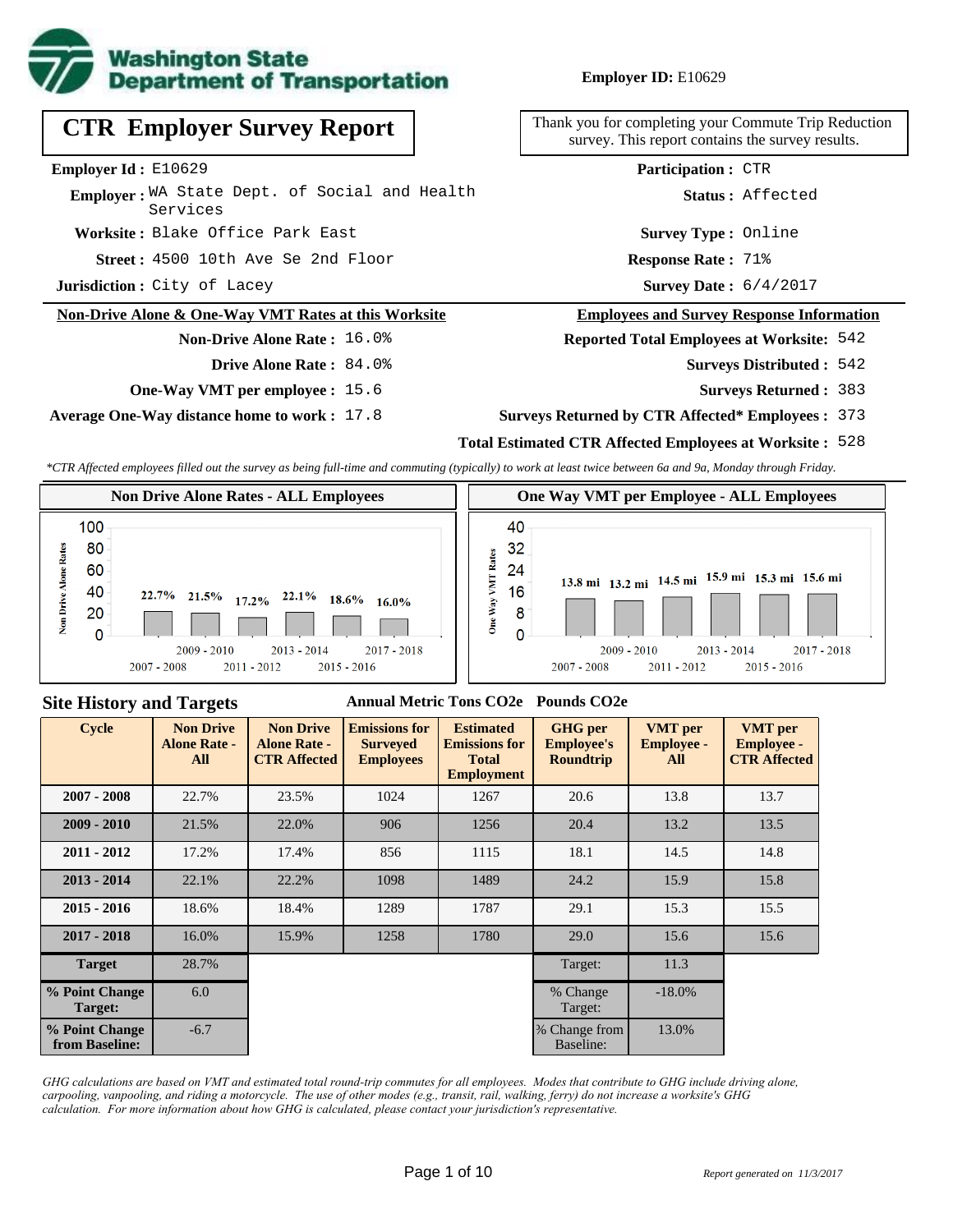

### **Commute Trips By Mode - All Employees**

**On**

**Q.4: Last week, what type of transportation did you use each day to commute TO your usual work location? (Mode used for the longest distance.)**



*\* Motorcycle-1 is now included in Drive Alone and Motorcycle-2 is included in Carpool. Information about these trips is still available by request.*

**Other** 20 1.1% 0.4% 5 1.3% 1.4%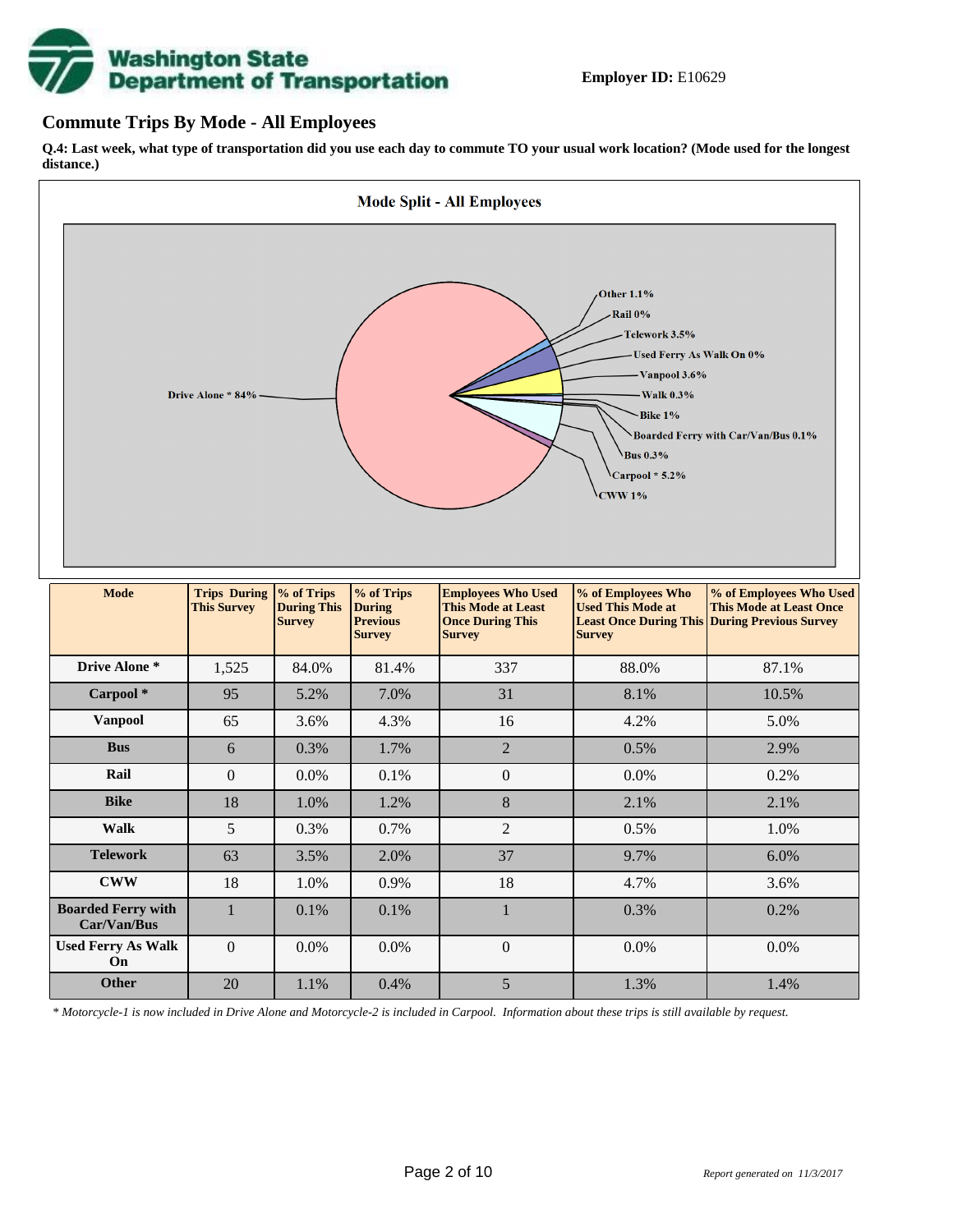

### **Commute Trips By Mode - Affected Employees**

**Q.4: Last week, what type of transportation did you use each day to commute TO your usual work location? (Mode used for the longest distance.)**



*\* Motorcycle-1 is now included in Drive Alone and Motorcycle-2 is included in Carpool. Information about these trips is still available by request.*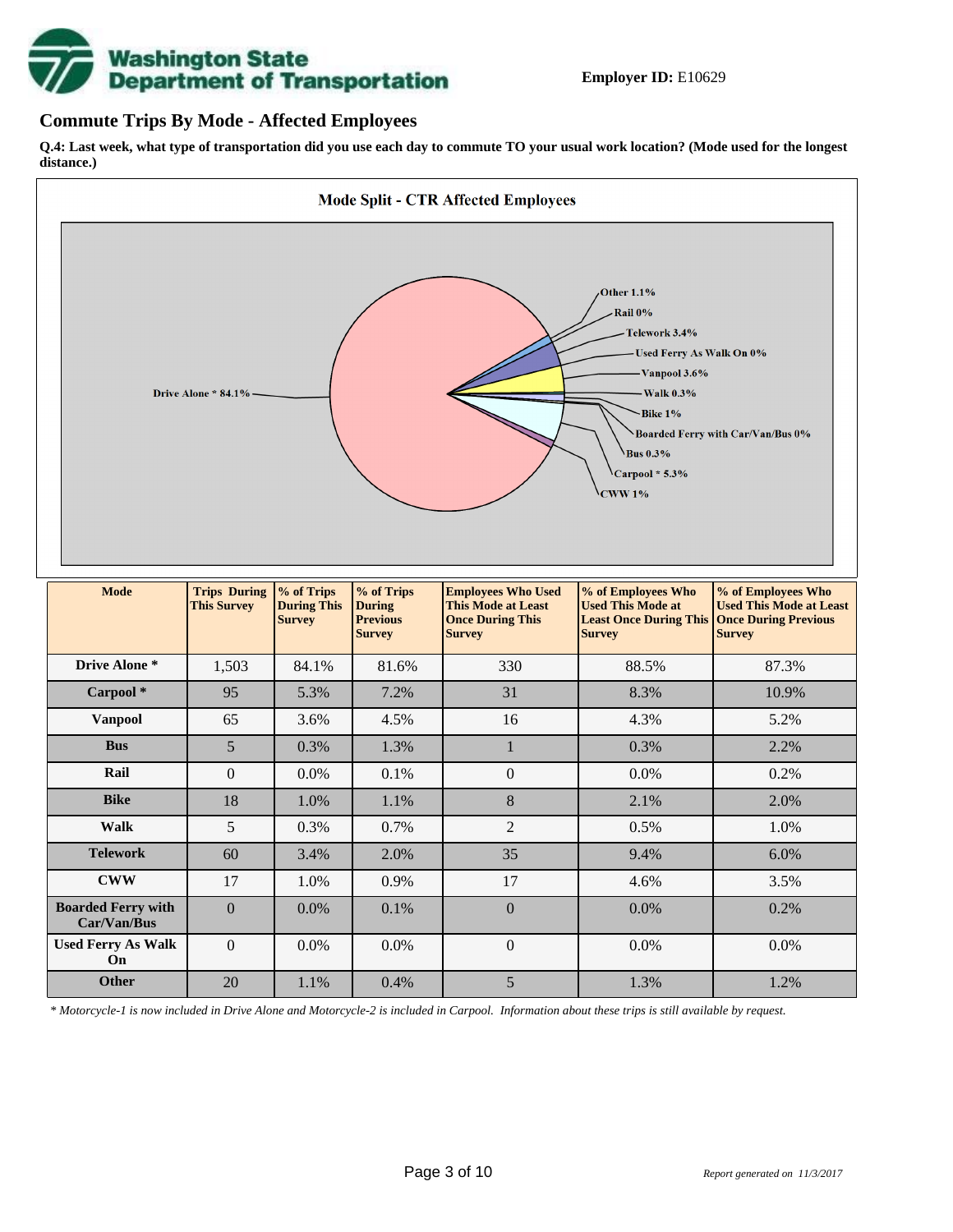

# **Alternative Modes - Number of Employees Who Used a Non-Drive Alone Mode:**

| <b>Non-Drive Alone</b><br><b>Number Of Days</b> | <b>Exactly this # of</b><br><b>Employees</b> | <b>Exactly this % of</b><br><b>Employees</b> | At least # of<br><b>Employees</b> | At least % of<br>employees |
|-------------------------------------------------|----------------------------------------------|----------------------------------------------|-----------------------------------|----------------------------|
| 0 Day                                           | 282                                          | 74%                                          | 383                               | 100%                       |
| 1 Days                                          | 36                                           | 9%                                           | 101                               | 26%                        |
| 2 Days                                          | 16                                           | 4%                                           | 65                                | 17%                        |
| 3 Days                                          | 6                                            | 2%                                           | 49                                | 13%                        |
| 4 Days                                          | 12                                           | 3%                                           | 43                                | 11%                        |
| 5 Days                                          | 29                                           | 8%                                           | 31                                | 8%                         |
| <b>6 or More Days</b>                           | $\overline{c}$                               | 1%                                           | 2                                 | 1%                         |

### **Count by Occupancy of Carpools and Vanpools**

**Q.4 If you used a carpool or vanpool as part of your commute, how many people (age 16 or older) are usually in the vehicle?**

| <b>Ridesharing Occupancy</b> | <b>Mode</b> | <b>Response Count</b> |
|------------------------------|-------------|-----------------------|
| $2*$                         | Carpool     | 80                    |
| 3                            | Carpool     | 8                     |
| 4                            | Carpool     | $\boldsymbol{0}$      |
| 5                            | Carpool     | 1                     |
| >5                           | Carpool     | 6                     |
| $<$ 5                        | Vanpool     | $\overline{4}$        |
| 5                            | Vanpool     | $\overline{4}$        |
| 6                            | Vanpool     | 12                    |
| 7                            | Vanpool     | 11                    |
| 8                            | Vanpool     | 7                     |
| 9                            | Vanpool     | 10                    |
| 10                           | Vanpool     | 14                    |
| 11                           | Vanpool     | $\boldsymbol{0}$      |
| 12                           | Vanpool     | 3                     |
| 13                           | Vanpool     | $\boldsymbol{0}$      |
| 14                           | Vanpool     | $\overline{0}$        |
| >14                          | Vanpool     | $\boldsymbol{0}$      |

\* Motorcycle-2 counted with Carpool-2 for this table.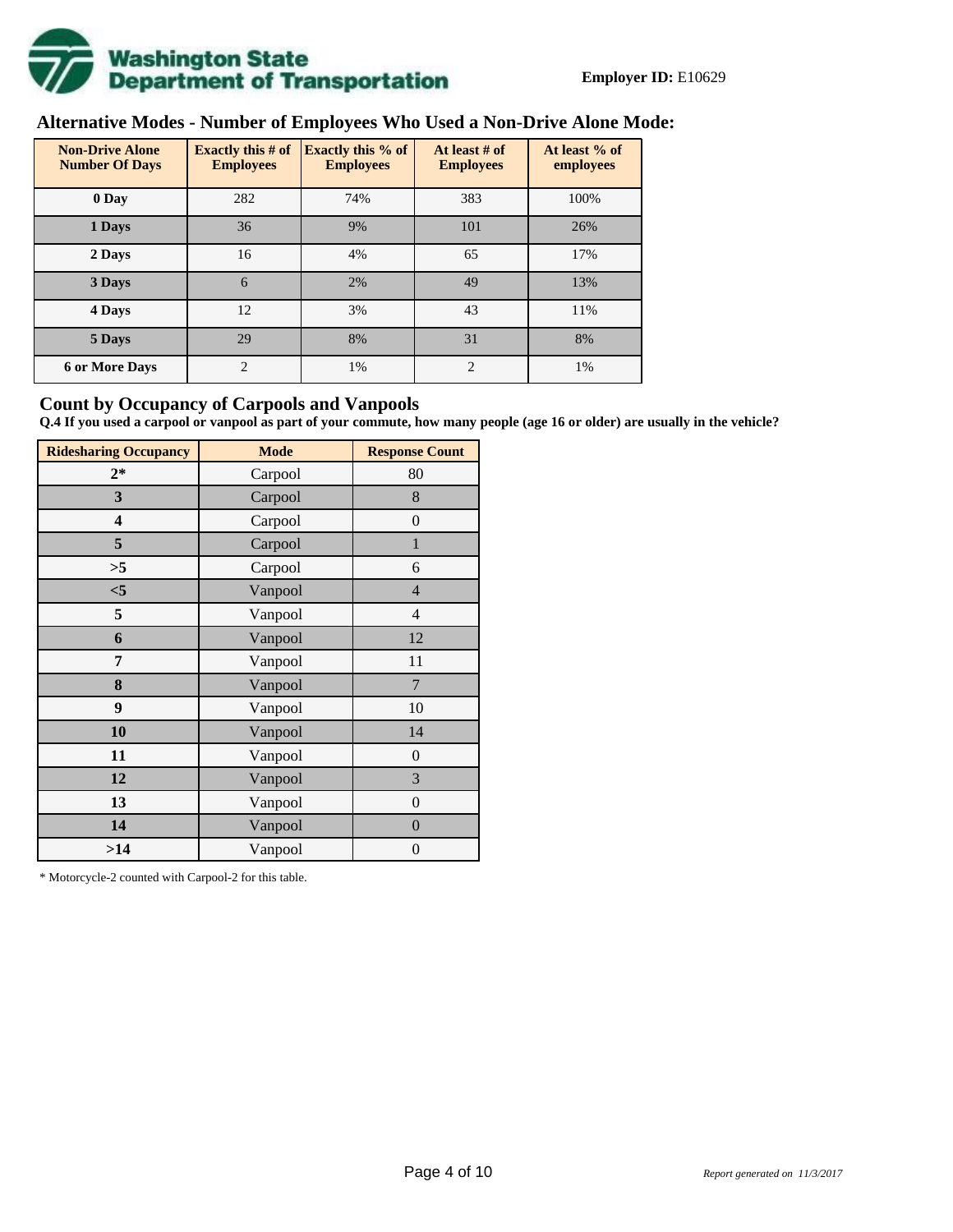

## **Reported Work Schedule - All Employees**

**Q.8 Which of the following best describes your work schedule?**

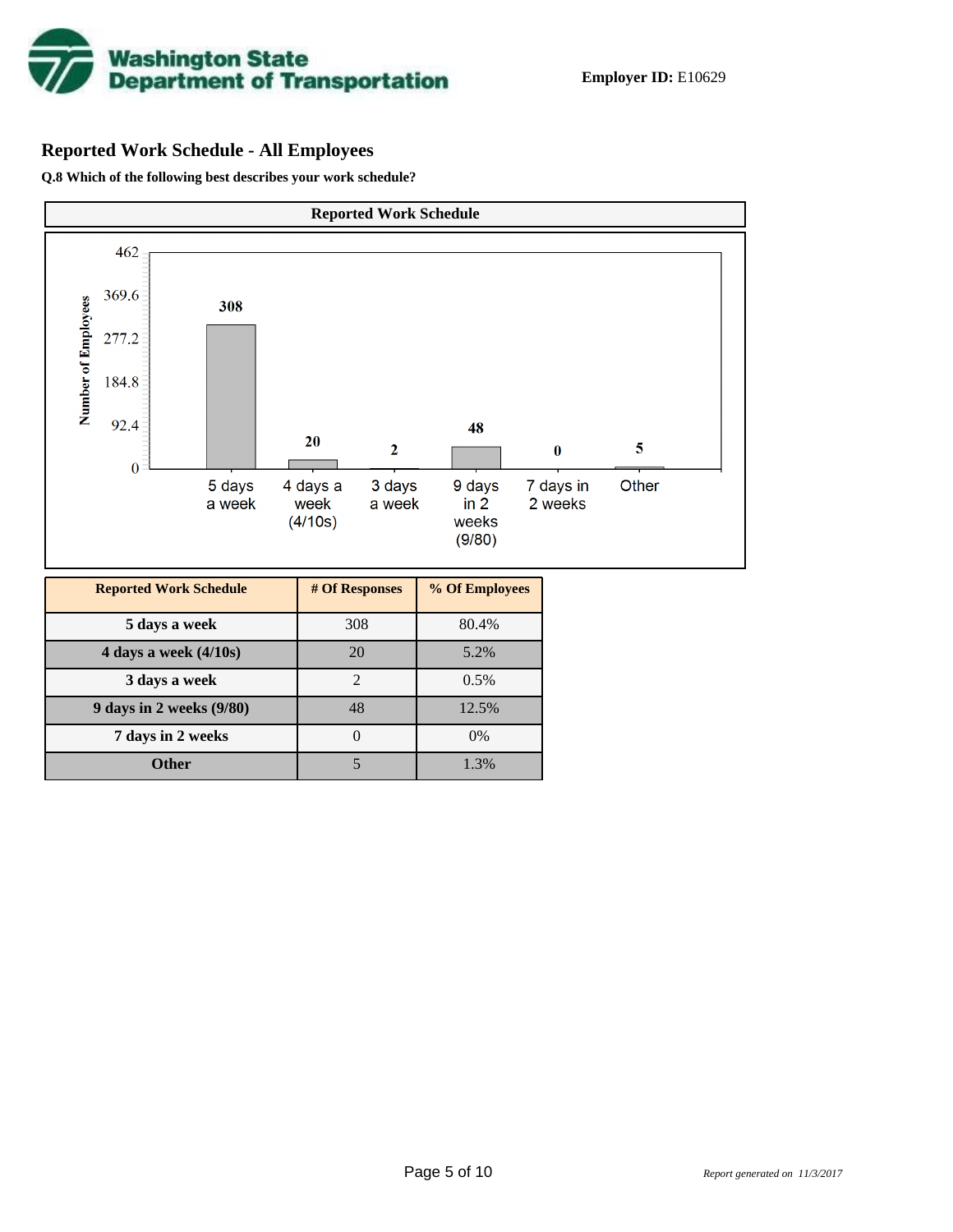

## **Parking and Telework**

**Q.9: On the most recent day that you drove alone to work, did you pay to park? (Mark "yes" if you paid that day, if you prepaid, if you are billed later, or if the cost of parking is deducted from your paycheck.)**



**Q.10: How many days do you typically telework?**

| <b>Telework Frequency</b>           | # of Responses | % of Responses |
|-------------------------------------|----------------|----------------|
| No Answer/Blank                     |                | 0.3%           |
| I don't telework                    | 241            | 62.9%          |
| Occasionally, on an as-needed basis | 88             | 23.0%          |
| 1-2 days/month                      | 15             | 3.9%           |
| 1 day/week                          | 19             | 5.0%           |
| 2 days/week                         | 14             | 3.7%           |
| 3 days/week                         | 5              | 1.3%           |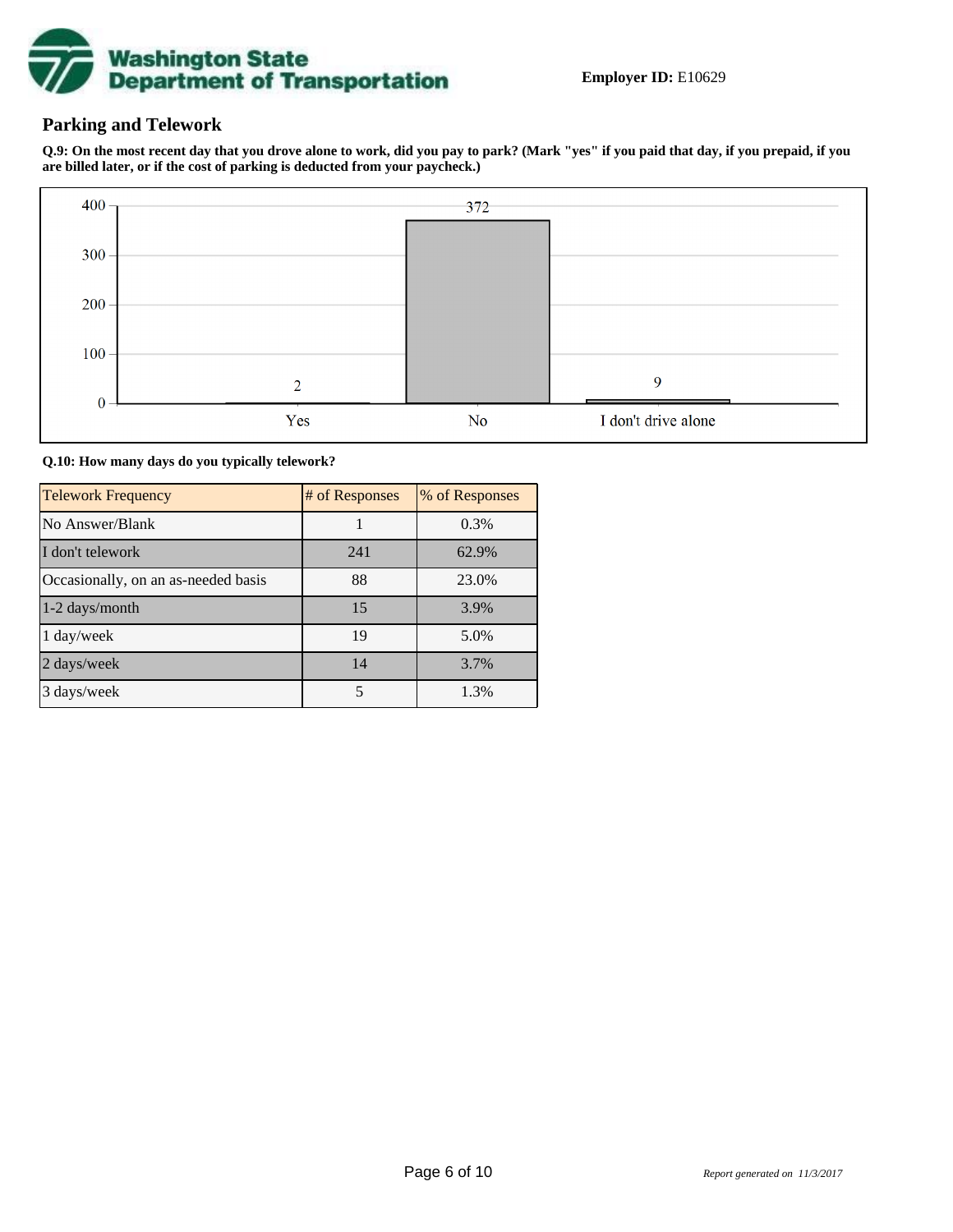

## **Reasons for driving alone to work/not driving alone to work**

**Q11. When you do not drive alone to work, what are the three most important reasons?**

| <b>Question Text</b>                                           | # of Responses | % of Responses |
|----------------------------------------------------------------|----------------|----------------|
| To save money                                                  | 112            | 16.5%          |
| I have the option of teleworking                               | 91             | 13.4%          |
| Personal health or well-being                                  | 88             | 13.0%          |
| Environmental and community benefits                           | 78             | 11.5%          |
| Free or subsidized bus, train, vanpool pass or fare benefit    | 67             | 9.9%           |
| Financial incentives for carpooling, bicycling or walking.     | 63             | 9.3%           |
| Other                                                          | 52             | 7.7%           |
| Driving myself is not an option                                | 38             | 5.6%           |
| Cost of parking or lack of parking                             | 24             | 3.5%           |
| To save time using the HOV lane                                | 21             | 3.1%           |
| Emergency ride home is provided                                | 20             | 3.0%           |
| Preferred/reserved carpool/vanpool parking is provided         | 17             | 2.5%           |
| I receive a financial incentive for giving up my parking space | 6              | 0.9%           |

#### **Q12. When you drive alone to work, what are the three most important reasons?**

| <b>Question Text</b>                                      | # of Responses | % of Responses |
|-----------------------------------------------------------|----------------|----------------|
| I like the convenience of having my car                   | 247            | 25.7%          |
| Riding the bus or train is inconvenient or takes too long | 203            | 21.1%          |
| Family care or similar obligations                        | 173            | 18.0%          |
| My commute distance is too short                          | 127            | 13.2%          |
| Other                                                     | 85             | 8.8%           |
| My job requires me to use my car for work                 | 53             | 5.5%           |
| Bicycling or walking isn't safe                           | 36             | 3.7%           |
| I need more information on alternative modes              | 19             | 2.0%           |
| There isn't any secure or covered bicycle parking         | 18             | 1.9%           |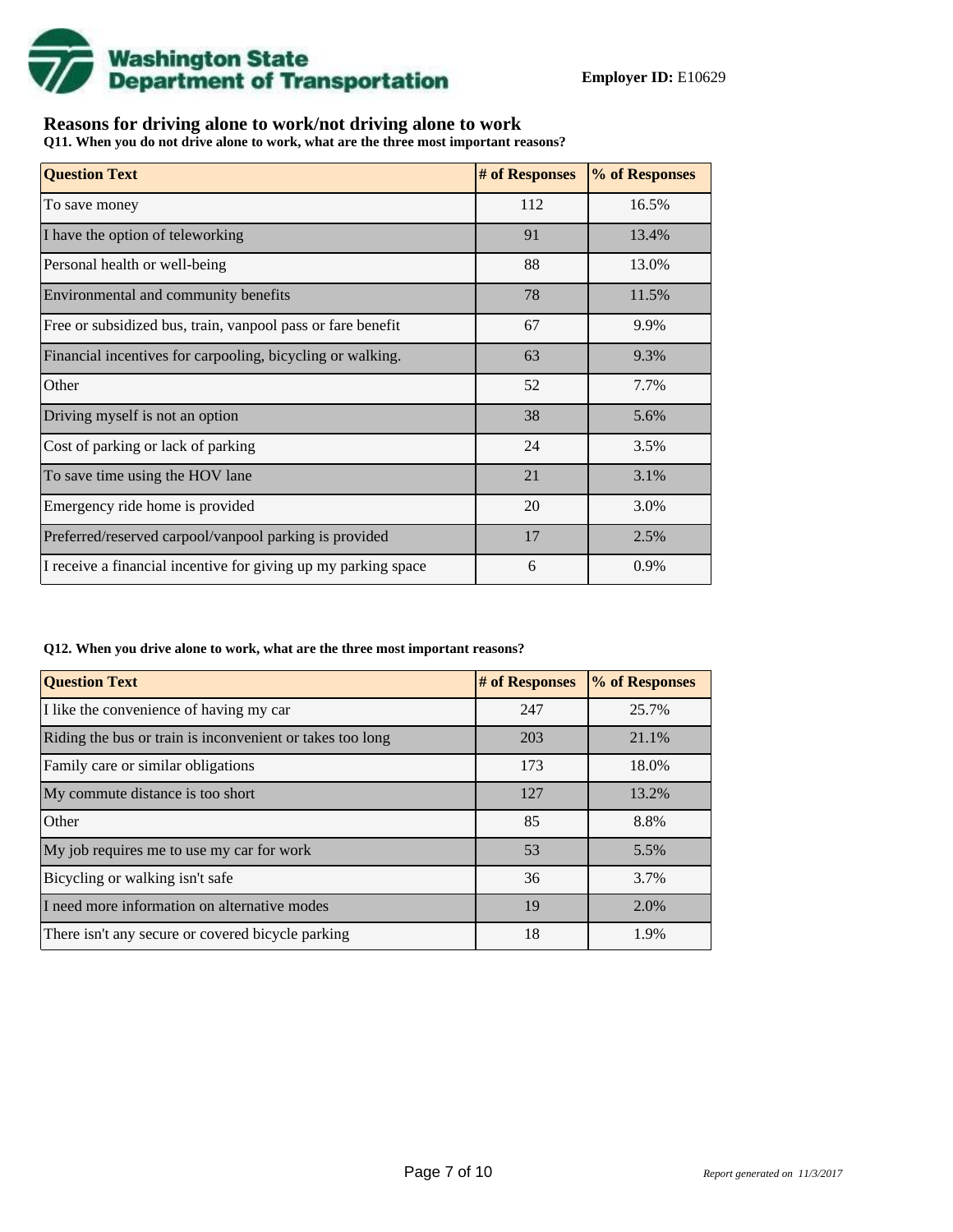

# **Commute Mode By ZipCode for All Employees**

**Q6. What is your home zip code?**

|               |                        |                     | <b>Weekly Count of Trips By Mode</b> |                  |                  |                  |                  |                  |                  |                  |                  |                  |                     |                  |                  |
|---------------|------------------------|---------------------|--------------------------------------|------------------|------------------|------------------|------------------|------------------|------------------|------------------|------------------|------------------|---------------------|------------------|------------------|
| Home Zip code | <b>Total Employees</b> | Employee Percentage | Drive Alone                          | Carpool          | <b>Vanpool</b>   | Motorcycle       | <b>Bus</b>       | Train            | <b>Bike</b>      | <b>Walk</b>      | Telework         | <b>CWW</b>       | Ferry (Car/Van/Bus) | Ferry (walk-on)  | <b>Other</b>     |
| 98501         | 63                     | 16.45%              | 289                                  | $\overline{3}$   | $\boldsymbol{0}$ | $\overline{2}$   | $\overline{0}$   | $\mathbf{0}$     | $\overline{0}$   | $\boldsymbol{0}$ | $\overline{4}$   | $\boldsymbol{0}$ | $\boldsymbol{0}$    | $\boldsymbol{0}$ | 5                |
| 98503         | 44                     | 11.49%              | 177                                  | 9                | $\boldsymbol{0}$ | 3                | $\boldsymbol{0}$ | $\overline{0}$   | $\,8\,$          | $\overline{4}$   | 3                | $\overline{4}$   | $\boldsymbol{0}$    | $\boldsymbol{0}$ | $\boldsymbol{0}$ |
| 98502         | 36                     | 9.40%               | 142                                  | $8\,$            | $\boldsymbol{0}$ | $\boldsymbol{0}$ | 5                | $\boldsymbol{0}$ | $\mathbf{1}$     | $\boldsymbol{0}$ | $\overline{7}$   | $\overline{2}$   | $\boldsymbol{0}$    | $\boldsymbol{0}$ | $\boldsymbol{0}$ |
| 98512         | 29                     | 7.57%               | 115                                  | 13               | $\boldsymbol{0}$ | $\boldsymbol{0}$ | $\boldsymbol{0}$ | $\boldsymbol{0}$ | 3                | $\boldsymbol{0}$ | $\mathbf{0}$     | 3                | $\boldsymbol{0}$    | $\boldsymbol{0}$ | $\boldsymbol{0}$ |
| 98513         | 20                     | 5.22%               | 84                                   | $\boldsymbol{0}$ | $\boldsymbol{0}$ | $\mathbf{1}$     | $\boldsymbol{0}$ | $\boldsymbol{0}$ | 5                | $\boldsymbol{0}$ | $\mathbf{1}$     | $\mathfrak{Z}$   | $\boldsymbol{0}$    | $\boldsymbol{0}$ | $\boldsymbol{0}$ |
| 98506         | 19                     | 4.96%               | 85                                   | $\mathbf{0}$     | $\boldsymbol{0}$ | $\boldsymbol{0}$ | $\boldsymbol{0}$ | $\boldsymbol{0}$ | $\mathbf{1}$     | $\boldsymbol{0}$ | $\mathbf{1}$     | $\boldsymbol{0}$ | $\boldsymbol{0}$    | $\boldsymbol{0}$ | $\boldsymbol{0}$ |
| 98516         | 18                     | 4.70%               | 83                                   | $\sqrt{2}$       | $\boldsymbol{0}$ | $\boldsymbol{0}$ | $\boldsymbol{0}$ | $\boldsymbol{0}$ | $\boldsymbol{0}$ | $\boldsymbol{0}$ | $\boldsymbol{0}$ | $\,1\,$          | $\boldsymbol{0}$    | $\boldsymbol{0}$ | $\boldsymbol{0}$ |
| 98584         | 10                     | 2.61%               | 43                                   | $\boldsymbol{0}$ | $\boldsymbol{0}$ | $\boldsymbol{0}$ | $\boldsymbol{0}$ | $\mathbf{0}$     | $\overline{0}$   | $\boldsymbol{0}$ | $\overline{2}$   | $\boldsymbol{0}$ | $\boldsymbol{0}$    | $\boldsymbol{0}$ | $\boldsymbol{0}$ |
| 98579         | 9                      | 2.35%               | 40                                   | $\sqrt{2}$       | $\boldsymbol{0}$ | $\boldsymbol{0}$ | $\boldsymbol{0}$ | $\boldsymbol{0}$ | $\boldsymbol{0}$ | $\boldsymbol{0}$ | $\overline{2}$   | $\boldsymbol{0}$ | $\boldsymbol{0}$    | $\boldsymbol{0}$ | $\boldsymbol{0}$ |
| 98589         | 6                      | 1.57%               | 19                                   | 9                | $\boldsymbol{0}$ | $\boldsymbol{0}$ | $\boldsymbol{0}$ | $\boldsymbol{0}$ | $\overline{0}$   | $\boldsymbol{0}$ | $\boldsymbol{0}$ | $\mathbf{1}$     | $\boldsymbol{0}$    | $\boldsymbol{0}$ | $\boldsymbol{0}$ |
| 98597         | $\sqrt{6}$             | 1.57%               | 29                                   | $\boldsymbol{0}$ | $\boldsymbol{0}$ | $\boldsymbol{0}$ | $\boldsymbol{0}$ | $\boldsymbol{0}$ | $\boldsymbol{0}$ | $\boldsymbol{0}$ | $\boldsymbol{0}$ | $\boldsymbol{0}$ | $\boldsymbol{0}$    | $\boldsymbol{0}$ | $\boldsymbol{0}$ |
| 98327         | 5                      | 1.31%               | 24                                   | $\boldsymbol{0}$ | $\boldsymbol{0}$ | $\boldsymbol{0}$ | $\boldsymbol{0}$ | $\boldsymbol{0}$ | $\overline{0}$   | $\boldsymbol{0}$ | $\boldsymbol{0}$ | $\boldsymbol{0}$ | $\boldsymbol{0}$    | $\boldsymbol{0}$ | $\boldsymbol{0}$ |
| 98467         | 5                      | 1.31%               | $18\,$                               | $\boldsymbol{0}$ | 5                | $\boldsymbol{0}$ | $\boldsymbol{0}$ | $\boldsymbol{0}$ | $\boldsymbol{0}$ | $\boldsymbol{0}$ | $\overline{2}$   | $\boldsymbol{0}$ | $\boldsymbol{0}$    | $\boldsymbol{0}$ | $\boldsymbol{0}$ |
| 98388         | $\overline{4}$         | 1.04%               | 15                                   | $\boldsymbol{0}$ | $\boldsymbol{0}$ | $\mathbf{0}$     | $\boldsymbol{0}$ | $\overline{0}$   | $\overline{0}$   | $\boldsymbol{0}$ | $\boldsymbol{0}$ | $\boldsymbol{0}$ | $\boldsymbol{0}$    | $\boldsymbol{0}$ | $\boldsymbol{0}$ |
| 98407         | $\overline{4}$         | 1.04%               | $11\,$                               | $\boldsymbol{0}$ | $\boldsymbol{0}$ | $\boldsymbol{0}$ | $\mathbf{1}$     | $\boldsymbol{0}$ | $\boldsymbol{0}$ | $\boldsymbol{0}$ | $\boldsymbol{0}$ | $\boldsymbol{0}$ | $\boldsymbol{0}$    | $\boldsymbol{0}$ | $\boldsymbol{0}$ |
| 98498         | $\overline{4}$         | 1.04%               | 19                                   | $\boldsymbol{0}$ | $\boldsymbol{0}$ | $\boldsymbol{0}$ | $\boldsymbol{0}$ | $\boldsymbol{0}$ | $\boldsymbol{0}$ | $\boldsymbol{0}$ | $\boldsymbol{0}$ | $\boldsymbol{0}$ | $\boldsymbol{0}$    | $\boldsymbol{0}$ | $\boldsymbol{0}$ |
| 98531         | $\overline{4}$         | 1.04%               | $10\,$                               | $10\,$           | $\overline{0}$   | $\boldsymbol{0}$ | $\boldsymbol{0}$ | $\boldsymbol{0}$ | $\mathbf{0}$     | $\mathbf{0}$     | $\boldsymbol{0}$ | $\boldsymbol{0}$ | $\boldsymbol{0}$    | $\boldsymbol{0}$ | $\overline{0}$   |
| 98532         | $\overline{4}$         | 1.04%               | 15                                   | $\overline{4}$   | $\mathbf{0}$     | $\overline{0}$   | $\boldsymbol{0}$ | $\mathbf{0}$     | $\mathbf{0}$     | $\mathbf{0}$     | $\mathbf{1}$     | $\boldsymbol{0}$ | $\boldsymbol{0}$    | $\boldsymbol{0}$ | $\overline{0}$   |
| 98387         | $\overline{3}$         | 0.78%               | 16                                   | $\mathbf{0}$     | $\boldsymbol{0}$ | $\boldsymbol{0}$ | $\boldsymbol{0}$ | $\boldsymbol{0}$ | $\mathbf{0}$     | $\boldsymbol{0}$ | $\overline{2}$   | $\boldsymbol{0}$ | $\boldsymbol{0}$    | $\boldsymbol{0}$ | $\boldsymbol{0}$ |
| 98404         | $\overline{3}$         | 0.78%               | 17                                   | $\mathbf{0}$     | $\boldsymbol{0}$ | $\boldsymbol{0}$ | $\boldsymbol{0}$ | $\boldsymbol{0}$ | $\boldsymbol{0}$ | $\boldsymbol{0}$ | $\boldsymbol{0}$ | $\boldsymbol{0}$ | $\boldsymbol{0}$    | $\boldsymbol{0}$ | $\boldsymbol{0}$ |
| 98405         | $\overline{3}$         | 0.78%               | 9                                    | 5                | $\boldsymbol{0}$ | $\boldsymbol{0}$ | $\boldsymbol{0}$ | $\mathbf{0}$     | $\mathbf{0}$     | $\boldsymbol{0}$ | $\boldsymbol{0}$ | $\boldsymbol{0}$ | $\boldsymbol{0}$    | $\boldsymbol{0}$ | $\boldsymbol{0}$ |
| 98445         | $\overline{3}$         | 0.78%               | $8\,$                                | $\mathbf{0}$     | 5                | $\boldsymbol{0}$ | $\boldsymbol{0}$ | $\boldsymbol{0}$ | $\boldsymbol{0}$ | $\boldsymbol{0}$ | $\overline{2}$   | $\boldsymbol{0}$ | $\boldsymbol{0}$    | $\boldsymbol{0}$ | $\boldsymbol{0}$ |
| 98466         | $\overline{3}$         | 0.78%               | 14                                   | $\mathbf{0}$     | $\boldsymbol{0}$ | $\boldsymbol{0}$ | $\boldsymbol{0}$ | $\mathbf{0}$     | $\mathbf{0}$     | $\mathbf{1}$     | $\boldsymbol{0}$ | $\boldsymbol{0}$ | $\boldsymbol{0}$    | $\boldsymbol{0}$ | $\boldsymbol{0}$ |
| 98499         | $\overline{3}$         | 0.78%               | 10                                   | $\boldsymbol{0}$ | 5                | $\boldsymbol{0}$ | $\boldsymbol{0}$ | $\boldsymbol{0}$ | $\boldsymbol{0}$ | $\mathbf{0}$     | $\boldsymbol{0}$ | $\boldsymbol{0}$ | $\boldsymbol{0}$    | $\boldsymbol{0}$ | $\boldsymbol{0}$ |
| 98541         | $\overline{3}$         | 0.78%               | 9                                    | $\mathbf{1}$     | 3                | $\boldsymbol{0}$ | $\boldsymbol{0}$ | $\boldsymbol{0}$ | $\mathbf{0}$     | $\boldsymbol{0}$ | $\overline{2}$   | $\boldsymbol{0}$ | $\boldsymbol{0}$    | $\boldsymbol{0}$ | $\boldsymbol{0}$ |
| 98557         | $\mathfrak{Z}$         | 0.78%               | 15                                   | $\overline{2}$   | $\boldsymbol{0}$ | $\boldsymbol{0}$ | $\boldsymbol{0}$ | $\boldsymbol{0}$ | $\boldsymbol{0}$ | $\boldsymbol{0}$ | $\boldsymbol{0}$ | $\boldsymbol{0}$ | $\boldsymbol{0}$    | $\boldsymbol{0}$ | $\boldsymbol{0}$ |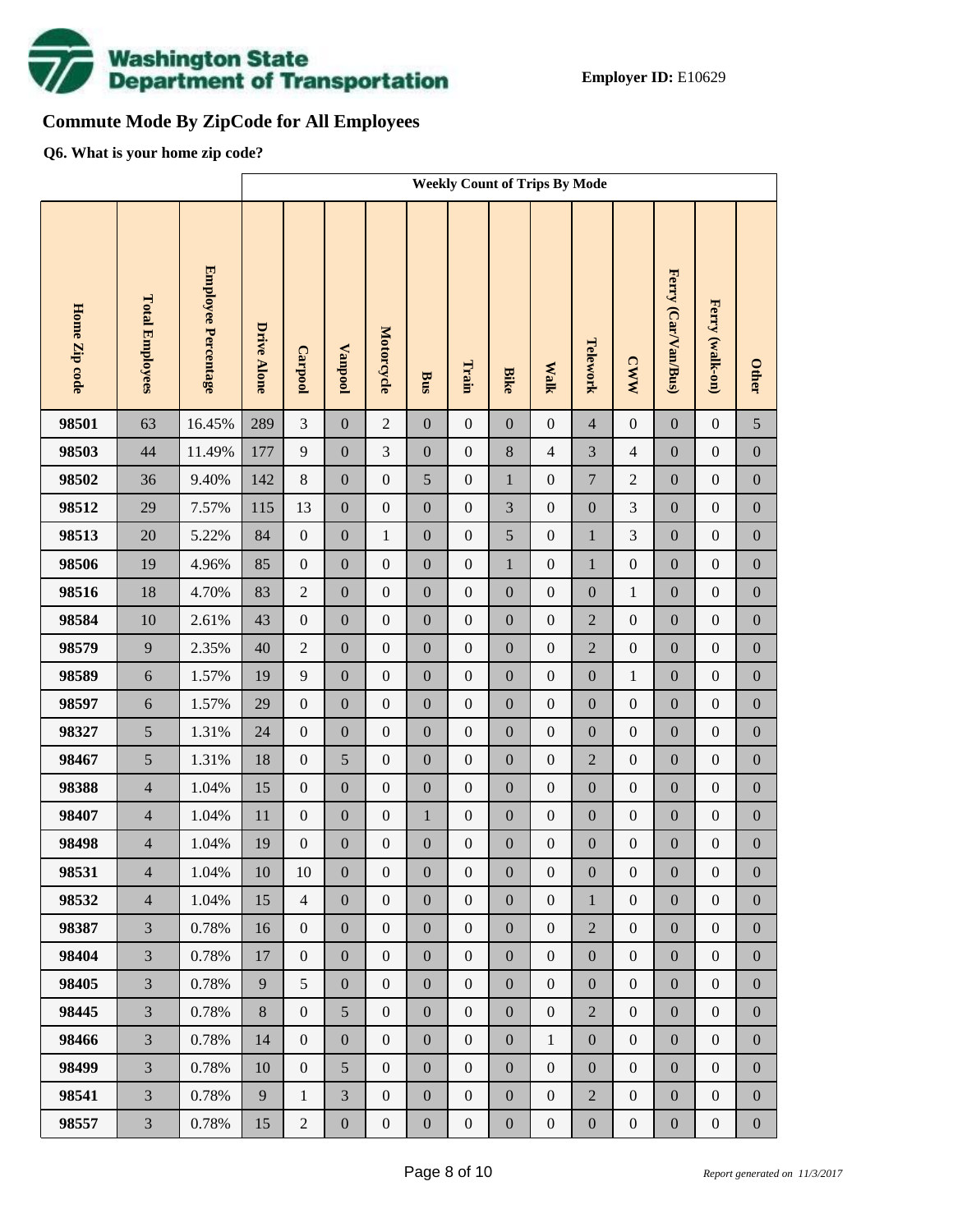

|               |                        |                     |                  | <b>Weekly Count of Trips By Mode</b> |                  |                   |                  |                  |                  |                  |                  |                  |                     |                  |                  |
|---------------|------------------------|---------------------|------------------|--------------------------------------|------------------|-------------------|------------------|------------------|------------------|------------------|------------------|------------------|---------------------|------------------|------------------|
| Home Zip code | <b>Total Employees</b> | Employee Percentage | Drive Alone      | <b>Carpool</b>                       | <b>Lanpool</b>   | <b>Motorcycle</b> | Bus              | Train            | <b>Bike</b>      | <b>Walk</b>      | Telework         | <b>CWW</b>       | Ferry (Car/Van/Bus) | Ferry (walk-on)  | <b>Other</b>     |
| 98563         | $\mathfrak{Z}$         | 0.78%               | 13               | $\boldsymbol{0}$                     | $\boldsymbol{0}$ | $\boldsymbol{0}$  | $\boldsymbol{0}$ | $\boldsymbol{0}$ | $\boldsymbol{0}$ | $\boldsymbol{0}$ | $\mathbf{1}$     | $\,1$            | $\boldsymbol{0}$    | $\boldsymbol{0}$ | $\boldsymbol{0}$ |
| 98023         | $\sqrt{2}$             | 0.52%               | $8\,$            | $\boldsymbol{0}$                     | $\boldsymbol{0}$ | $\boldsymbol{0}$  | $\boldsymbol{0}$ | $\boldsymbol{0}$ | $\boldsymbol{0}$ | $\boldsymbol{0}$ | $\sqrt{2}$       | $\boldsymbol{0}$ | $\boldsymbol{0}$    | $\boldsymbol{0}$ | $\boldsymbol{0}$ |
| 98030         | $\sqrt{2}$             | 0.52%               | $\boldsymbol{0}$ | $\mathfrak s$                        | $\boldsymbol{0}$ | $\boldsymbol{0}$  | $\boldsymbol{0}$ | $\boldsymbol{0}$ | $\boldsymbol{0}$ | $\boldsymbol{0}$ | $\boldsymbol{0}$ | $\boldsymbol{0}$ | $\boldsymbol{0}$    | $\boldsymbol{0}$ | $\overline{4}$   |
| 98059         | $\sqrt{2}$             | 0.52%               | $\mathbf{1}$     | $\sqrt{2}$                           | $\overline{4}$   | $\boldsymbol{0}$  | $\boldsymbol{0}$ | $\boldsymbol{0}$ | $\boldsymbol{0}$ | $\boldsymbol{0}$ | $\sqrt{2}$       | $\mathbf{1}$     | $\boldsymbol{0}$    | $\boldsymbol{0}$ | $\boldsymbol{0}$ |
| 98118         | $\sqrt{2}$             | 0.52%               | $\sqrt{5}$       | $\boldsymbol{0}$                     | 5                | $\boldsymbol{0}$  | $\boldsymbol{0}$ | $\boldsymbol{0}$ | $\boldsymbol{0}$ | $\boldsymbol{0}$ | $\boldsymbol{0}$ | $\boldsymbol{0}$ | $\boldsymbol{0}$    | $\boldsymbol{0}$ | $\boldsymbol{0}$ |
| 98373         | $\sqrt{2}$             | 0.52%               | $\sqrt{5}$       | $\boldsymbol{0}$                     | 5                | $\boldsymbol{0}$  | $\boldsymbol{0}$ | $\boldsymbol{0}$ | $\boldsymbol{0}$ | $\boldsymbol{0}$ | $\boldsymbol{0}$ | $\boldsymbol{0}$ | $\boldsymbol{0}$    | $\boldsymbol{0}$ | $\boldsymbol{0}$ |
| 98374         | $\sqrt{2}$             | 0.52%               | 9                | $\boldsymbol{0}$                     | $\boldsymbol{0}$ | $\boldsymbol{0}$  | $\boldsymbol{0}$ | $\boldsymbol{0}$ | $\boldsymbol{0}$ | $\boldsymbol{0}$ | $\,1$            | $\boldsymbol{0}$ | $\boldsymbol{0}$    | $\boldsymbol{0}$ | $\boldsymbol{0}$ |
| 98390         | $\sqrt{2}$             | 0.52%               | $\boldsymbol{0}$ | $\boldsymbol{0}$                     | 3                | $\boldsymbol{0}$  | $\boldsymbol{0}$ | $\boldsymbol{0}$ | $\boldsymbol{0}$ | $\boldsymbol{0}$ | $\boldsymbol{0}$ | $\boldsymbol{0}$ | $\boldsymbol{0}$    | $\boldsymbol{0}$ | $\boldsymbol{0}$ |
| 98391         | $\sqrt{2}$             | 0.52%               | $\mathfrak{S}$   | $\boldsymbol{0}$                     | 5                | $\boldsymbol{0}$  | $\boldsymbol{0}$ | $\boldsymbol{0}$ | $\boldsymbol{0}$ | $\boldsymbol{0}$ | $\boldsymbol{0}$ | $\boldsymbol{0}$ | $\boldsymbol{0}$    | $\boldsymbol{0}$ | $\boldsymbol{0}$ |
| 98408         | $\sqrt{2}$             | 0.52%               | 10               | $\boldsymbol{0}$                     | $\boldsymbol{0}$ | $\boldsymbol{0}$  | $\boldsymbol{0}$ | $\boldsymbol{0}$ | $\boldsymbol{0}$ | $\boldsymbol{0}$ | $\boldsymbol{0}$ | $\boldsymbol{0}$ | $\boldsymbol{0}$    | $\boldsymbol{0}$ | $\boldsymbol{0}$ |
| 98520         | $\sqrt{2}$             | 0.52%               | 10               | $\boldsymbol{0}$                     | $\boldsymbol{0}$ | $\boldsymbol{0}$  | $\boldsymbol{0}$ | $\boldsymbol{0}$ | $\boldsymbol{0}$ | $\boldsymbol{0}$ | $\boldsymbol{0}$ | $\boldsymbol{0}$ | $\boldsymbol{0}$    | $\boldsymbol{0}$ | $\boldsymbol{0}$ |
| 98568         | $\sqrt{2}$             | 0.52%               | 10               | $\boldsymbol{0}$                     | $\boldsymbol{0}$ | $\boldsymbol{0}$  | $\boldsymbol{0}$ | $\boldsymbol{0}$ | $\boldsymbol{0}$ | $\boldsymbol{0}$ | $\boldsymbol{0}$ | $\boldsymbol{0}$ | $\boldsymbol{0}$    | $\boldsymbol{0}$ | $\boldsymbol{0}$ |
| 98570         | $\sqrt{2}$             | 0.52%               | 10               | $\boldsymbol{0}$                     | $\boldsymbol{0}$ | $\boldsymbol{0}$  | $\boldsymbol{0}$ | $\boldsymbol{0}$ | $\boldsymbol{0}$ | $\boldsymbol{0}$ | $\boldsymbol{0}$ | $\boldsymbol{0}$ | $\boldsymbol{0}$    | $\boldsymbol{0}$ | $\boldsymbol{0}$ |
|               | $\mathbf{1}$           | 0.26%               | $\mathfrak{S}$   | $\boldsymbol{0}$                     | $\boldsymbol{0}$ | $\boldsymbol{0}$  | $\boldsymbol{0}$ | $\boldsymbol{0}$ | $\boldsymbol{0}$ | $\boldsymbol{0}$ | $\boldsymbol{0}$ | $\boldsymbol{0}$ | $\boldsymbol{0}$    | $\boldsymbol{0}$ | $\boldsymbol{0}$ |
| 98001         | $1\,$                  | 0.26%               | $\mathfrak{Z}$   | $\boldsymbol{0}$                     | $\boldsymbol{0}$ | $\boldsymbol{0}$  | $\boldsymbol{0}$ | $\boldsymbol{0}$ | $\boldsymbol{0}$ | $\boldsymbol{0}$ | $\sqrt{2}$       | $\boldsymbol{0}$ | $\boldsymbol{0}$    | $\boldsymbol{0}$ | $\boldsymbol{0}$ |
| 98003         | $\mathbf{1}$           | 0.26%               | $\boldsymbol{0}$ | $\mathfrak s$                        | $\boldsymbol{0}$ | $\boldsymbol{0}$  | $\boldsymbol{0}$ | $\boldsymbol{0}$ | $\boldsymbol{0}$ | $\boldsymbol{0}$ | $\boldsymbol{0}$ | $\boldsymbol{0}$ | $\boldsymbol{0}$    | $\boldsymbol{0}$ | $\boldsymbol{0}$ |
| 98008         | $\mathbf{1}$           | 0.26%               | $\boldsymbol{0}$ | $\boldsymbol{0}$                     | 5                | $\boldsymbol{0}$  | $\boldsymbol{0}$ | $\boldsymbol{0}$ | $\boldsymbol{0}$ | $\boldsymbol{0}$ | $\boldsymbol{0}$ | $\boldsymbol{0}$ | $\boldsymbol{0}$    | $\boldsymbol{0}$ | $\boldsymbol{0}$ |
| 98010         | $\mathbf{1}$           | 0.26%               | $\mathfrak{S}$   | $\boldsymbol{0}$                     | $\mathbf{0}$     | $\mathbf{0}$      | $\boldsymbol{0}$ | $\boldsymbol{0}$ | $\mathbf{0}$     | $\boldsymbol{0}$ | $\boldsymbol{0}$ | $\boldsymbol{0}$ | $\boldsymbol{0}$    | $\mathbf{0}$     | $\mathbf{0}$     |
| 98032         | $\mathbf{1}$           | 0.26%               | $\mathbf{1}$     | 3                                    | $\boldsymbol{0}$ | $\boldsymbol{0}$  | $\boldsymbol{0}$ | $\boldsymbol{0}$ | $\boldsymbol{0}$ | $\boldsymbol{0}$ | $\mathbf{1}$     | $\boldsymbol{0}$ | $\boldsymbol{0}$    | $\boldsymbol{0}$ | $\boldsymbol{0}$ |
| 98034         | $\mathbf{1}$           | 0.26%               | 3                | $\mathbf{0}$                         | $\mathbf{0}$     | $\boldsymbol{0}$  | $\boldsymbol{0}$ | $\boldsymbol{0}$ | $\mathbf{0}$     | $\boldsymbol{0}$ | $\overline{2}$   | $\boldsymbol{0}$ | $\boldsymbol{0}$    | $\mathbf{0}$     | $\boldsymbol{0}$ |
| 98038         | $\mathbf{1}$           | 0.26%               | $\boldsymbol{0}$ | $\boldsymbol{0}$                     | $\overline{4}$   | $\boldsymbol{0}$  | $\boldsymbol{0}$ | $\boldsymbol{0}$ | $\boldsymbol{0}$ | $\boldsymbol{0}$ | $\mathbf{1}$     | $\boldsymbol{0}$ | $\boldsymbol{0}$    | $\boldsymbol{0}$ | $\boldsymbol{0}$ |
| 98053         | $\mathbf{1}$           | 0.26%               | $\boldsymbol{0}$ | $\mathbf{1}$                         | $\overline{4}$   | $\boldsymbol{0}$  | $\boldsymbol{0}$ | $\boldsymbol{0}$ | $\mathbf{0}$     | $\boldsymbol{0}$ | $\boldsymbol{0}$ | $\boldsymbol{0}$ | $\boldsymbol{0}$    | $\mathbf{0}$     | $\boldsymbol{0}$ |
| 98070         | $\mathbf{1}$           | 0.26%               | $\mathfrak{S}$   | $\boldsymbol{0}$                     | $\boldsymbol{0}$ | $\boldsymbol{0}$  | $\boldsymbol{0}$ | $\boldsymbol{0}$ | $\boldsymbol{0}$ | $\boldsymbol{0}$ | $\boldsymbol{0}$ | $\boldsymbol{0}$ | $\boldsymbol{0}$    | $\boldsymbol{0}$ | $\boldsymbol{0}$ |
| 98102         | $\mathbf{1}$           | 0.26%               | $\overline{4}$   | $\boldsymbol{0}$                     | $\boldsymbol{0}$ | $\boldsymbol{0}$  | $\boldsymbol{0}$ | $\boldsymbol{0}$ | $\mathbf{0}$     | $\boldsymbol{0}$ | $\boldsymbol{0}$ | $\boldsymbol{0}$ | $\boldsymbol{0}$    | $\mathbf{0}$     | $\boldsymbol{0}$ |
| 98105         | $\mathbf{1}$           | 0.26%               | $\overline{7}$   | $\boldsymbol{0}$                     | $\boldsymbol{0}$ | $\boldsymbol{0}$  | $\boldsymbol{0}$ | $\boldsymbol{0}$ | $\boldsymbol{0}$ | $\boldsymbol{0}$ | $\boldsymbol{0}$ | $\boldsymbol{0}$ | $\boldsymbol{0}$    | $\boldsymbol{0}$ | $\boldsymbol{0}$ |
| 98112         | $\mathbf{1}$           | 0.26%               | $\mathbf{0}$     | $\boldsymbol{0}$                     | $\overline{2}$   | $\boldsymbol{0}$  | $\boldsymbol{0}$ | $\boldsymbol{0}$ | $\mathbf{0}$     | $\boldsymbol{0}$ | $\overline{4}$   | $\boldsymbol{0}$ | $\boldsymbol{0}$    | $\boldsymbol{0}$ | $\boldsymbol{0}$ |
| 98177         | $\mathbf{1}$           | 0.26%               | $\overline{4}$   | $\boldsymbol{0}$                     | $\boldsymbol{0}$ | $\boldsymbol{0}$  | $\boldsymbol{0}$ | $\boldsymbol{0}$ | $\boldsymbol{0}$ | $\boldsymbol{0}$ | $\mathbf{1}$     | $\boldsymbol{0}$ | $\boldsymbol{0}$    | $\boldsymbol{0}$ | $\boldsymbol{0}$ |
| 98178         | $\mathbf{1}$           | 0.26%               | $\overline{4}$   | $\mathbf{0}$                         | $\boldsymbol{0}$ | $\boldsymbol{0}$  | $\boldsymbol{0}$ | $\boldsymbol{0}$ | $\boldsymbol{0}$ | $\boldsymbol{0}$ | $\boldsymbol{0}$ | $\mathbf{1}$     | $\boldsymbol{0}$    | $\boldsymbol{0}$ | $\boldsymbol{0}$ |
| 98310         | $\mathbf{1}$           | 0.26%               | $\overline{2}$   | $\boldsymbol{0}$                     | $\mathfrak{Z}$   | $\boldsymbol{0}$  | $\boldsymbol{0}$ | $\boldsymbol{0}$ | $\boldsymbol{0}$ | $\boldsymbol{0}$ | $\boldsymbol{0}$ | $\boldsymbol{0}$ | $\boldsymbol{0}$    | $\boldsymbol{0}$ | $\boldsymbol{0}$ |